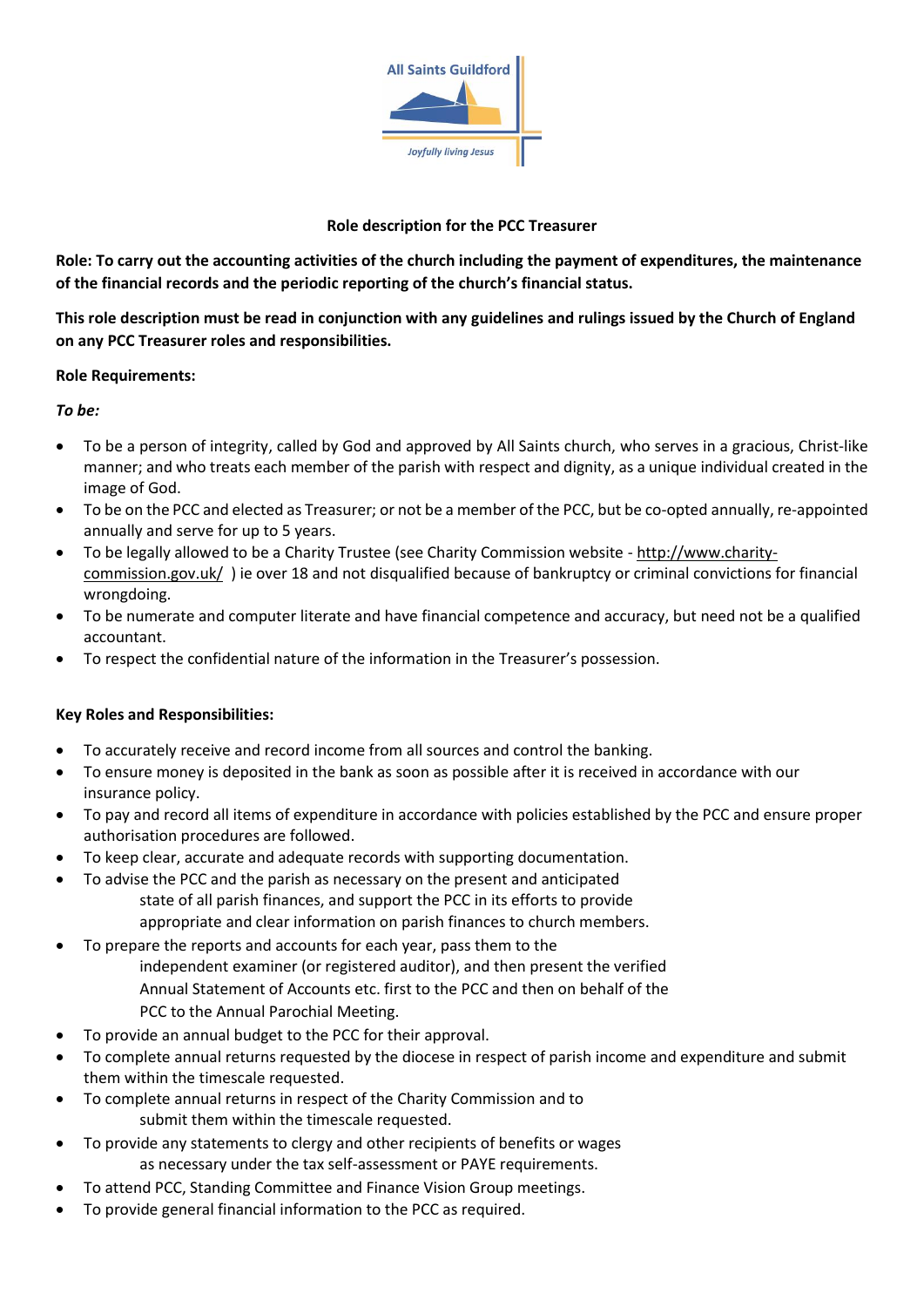**Recordkeeping:** The PCC has a set of Financial Controls and procedures that the treasurer is expected to work within. These will include maintaining:

- Computerised records (any computer records must be backed up onto a memory stick or removable hard drive at least monthly)
- Files of invoices/expenses relating to the current year
- Bank statements, investment records, stewardship and gifts records, carrying out reconciliations between PCC records and bank records on a monthly basis
- Files of budget papers and sets of annual accounts and working papers
- Files for general correspondence

Prior year records (paying in books, cheque stubs, invoices paid, accounts working papers) will be stored in the church office.

#### **Other Areas of work:**

• Gift Aid:

To record gift aid contributions accurately with a clear audit trail and to submit claims to HMRC at intervals not less than 3 monthly.

To send each donor an annual itemised statement giving a summary of all donations made during the previous tax year if requested.

To keep accurate records and documentation of all gifts in accordance with government regulations (Gift Aid, Charities Commission Regulations and Church of England requirements).

- To receive gifts confidentially and to note any restrictions on the use of the gift.
- To monitor monthly payroll for staff, PAYE and returns to HMRC if required.
- To be the first point of contact with the bank/diocesan finance team.
- To liaise with energy negotiators for the supply of electricity and gas for fixed term contracts.
- To read the gas and electricity meters and to calculate and analyse the quarterly usage.
- To arrange any alterations to the bank accounts as needed eg change of signatories.
- To arrange suitable cover whilst on holiday.
- To collect funds received immediately at the conclusion of any separate events eg summer fair. Make certain that the money is counted and kept in accordance with insurance procedures.
- To carry out any other duties of a financial nature as assigned by the PCC.

## **Regular Routines to be Carried Out:**

## **Weekly**

- Keep records of any cheque payments attach bills, notes or expense claim forms where received
- Keep records for direct debit payments on bank account eg electric, gas, council tax, insurance, diocese
- Keep records for notified cash and cheque receipts pledged giving, collections, funeral and wedding fees, donations, magazine sales
- Keep records for un-notified cash and cheque receipts received throughout the year  $$ hall rental, pledged giving, standing order receipts
- Raise cheques as necessary ensure expenses forms are completed properly
- Despatch cheque payments many may require remittance advice
- File all documents
- Pay in cheques received directly by treasurer